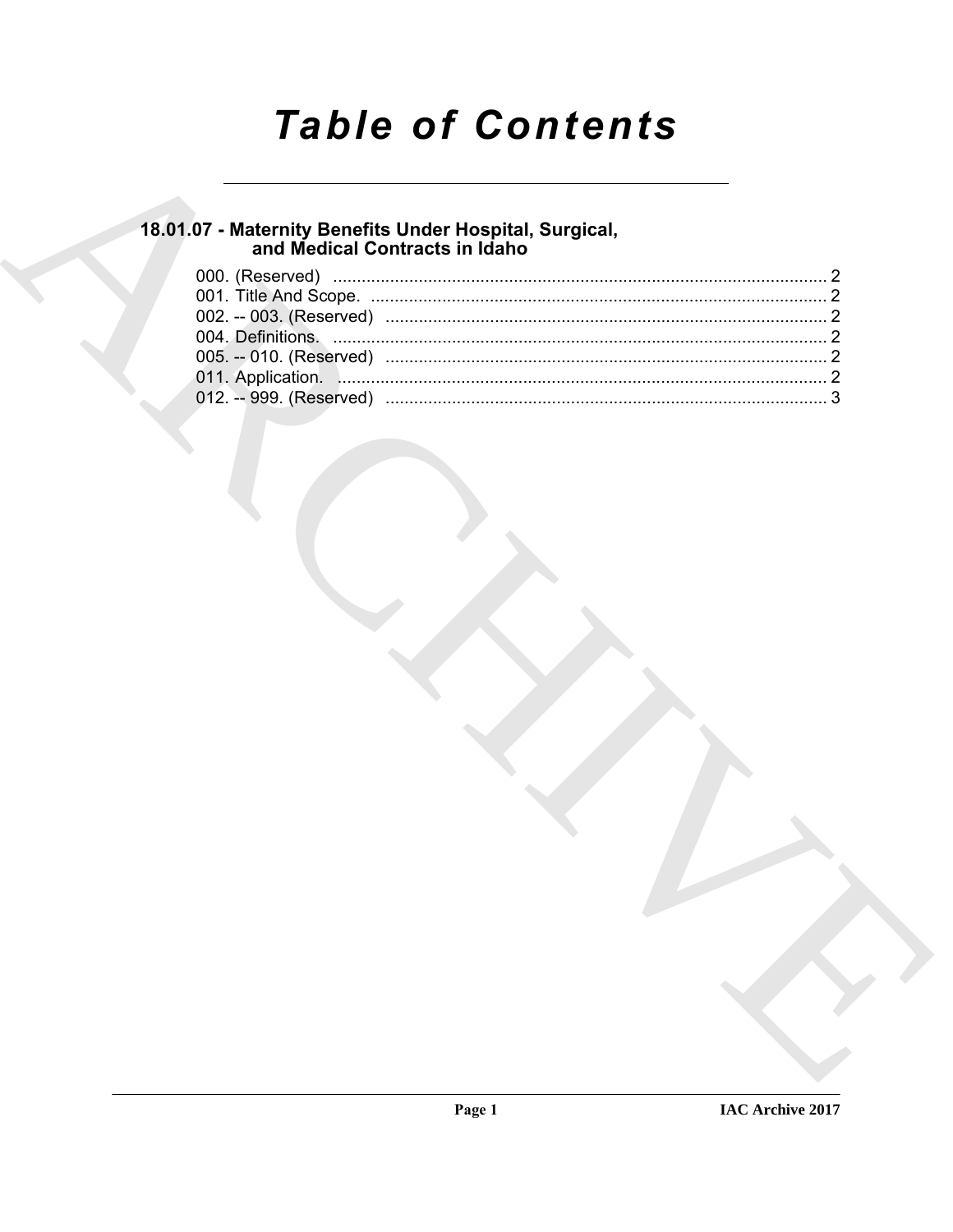#### **IDAPA 18 TITLE 01 CHAPTER 07**

#### **18.01.07 - MATERNITY BENEFITS UNDER HOSPITAL, SURGICAL, AND MEDICAL CONTRACTS IN IDAHO**

#### <span id="page-1-1"></span><span id="page-1-0"></span>**000. (RESERVED)**

#### <span id="page-1-2"></span>**001. TITLE AND SCOPE.**

**18.3.1.67 - MATERMITOR CONTRACTS IN TRANSPORTATION CONTRACTS IN CONSULTATION CONTRACTS IN CONSULTATION CONTRACTS IN TRANSPORTATION CONTRACTS IN THE SECTION CONTRACTS IN THE SECTION CONTRACTS IN EXAMPLE TO A CONSULTATION** The purpose of this rule is to arrive at a uniform interpretation of Idaho Insurance Laws concerning claims for maternity benefits under group hospital, surgical and medical contracts, by defining the basis for determining the liability of the carriers when a group policyholder changes from one carrier to another. While the Insurance Department realizes it cannot modify existing liability or impose additional liability at the time of change, it is of the opinion that the Legislature of Idaho did not intend that any person, pregnant at the time of change of carriers, should either suffer a loss in maternity coverage or receive duplicate maternity coverage due solely to a change of carriers.

 $(7-1-93)$ 

#### <span id="page-1-3"></span>**002. -- 003. (RESERVED)**

#### <span id="page-1-8"></span><span id="page-1-4"></span>**004. DEFINITIONS.** For purposes of this rule: (7-1-93)

**01. Carrier**. The term "carrier" refers to insurance companies, hospital service corporations such as ss and medical service corporations such as Blue Shield. (7-1-93) Blue Cross and medical service corporations such as Blue Shield.

<span id="page-1-10"></span><span id="page-1-9"></span>**02.** Group Contract. The term "group contract" refers to: (7-1-93)

**a.** Group insurance policies hereafter issued or issued for delivery in the state of Idaho by insurance es under the authority of Chapter 22. Title 41. Idaho Code. (7-1-93) companies under the authority of Chapter 22, Title 41, Idaho Code.

**b.** Group subscriber contracts hereafter issued or issued for delivery in the state of Idaho by hospital or<br>proporations under the authority of Chapter 34. Title 41. Idaho Code. (7-1-93) service corporations under the authority of Chapter 34, Title 41, Idaho Code.

Group subscriber contracts hereafter issued or issued for delivery in the state of Idaho by medical ins under the authority of Chapter 34, Title 41, Idaho Code, and (7-1-93) service corporations under the authority of Chapter 34, Title 41, Idaho Code, and

**d.** All policies and subscriber contracts covering five or more of a class of employees or members of a group, with or without a master contract, hereafter issued or issued for delivery in the state of Idaho, provided either or both of the following conditions were in existence when pregnancy commenced: (7-1-93)

i. Premiums were paid to the carrier by the employer or other remitting agent rather than directly by iduals insured. (7-1-93) the individuals insured.

ii. Premiums were at a rate lower than under corresponding separately-issued individual and family policies or under corresponding subscriber contracts operating on a direct-pay basis. (7-1-93) expense policies or under corresponding subscriber contracts operating on a direct-pay basis.

<span id="page-1-11"></span>**03.** Group Policyholder. The term "group policyholder" refers to the employer, union or other tion to which the group contract is issued by a carrier. (7-1-93) organization to which the group contract is issued by a carrier.

<span id="page-1-12"></span>**04. Maternity Benefits**. The term "maternity benefits" refers to hospital, medical and surgical benefits provided by the contract for the care of the mother during pregnancy and for her childbirth, abortion or miscarriage, exclusive of any benefits of the type normally referred to as major or catastrophic medical benefits. (7 exclusive of any benefits of the type normally referred to as major or catastrophic medical benefits.

#### <span id="page-1-5"></span>**005. -- 010. (RESERVED)**

### <span id="page-1-7"></span><span id="page-1-6"></span>**011. APPLICATION.**

**Section 001 Page 2**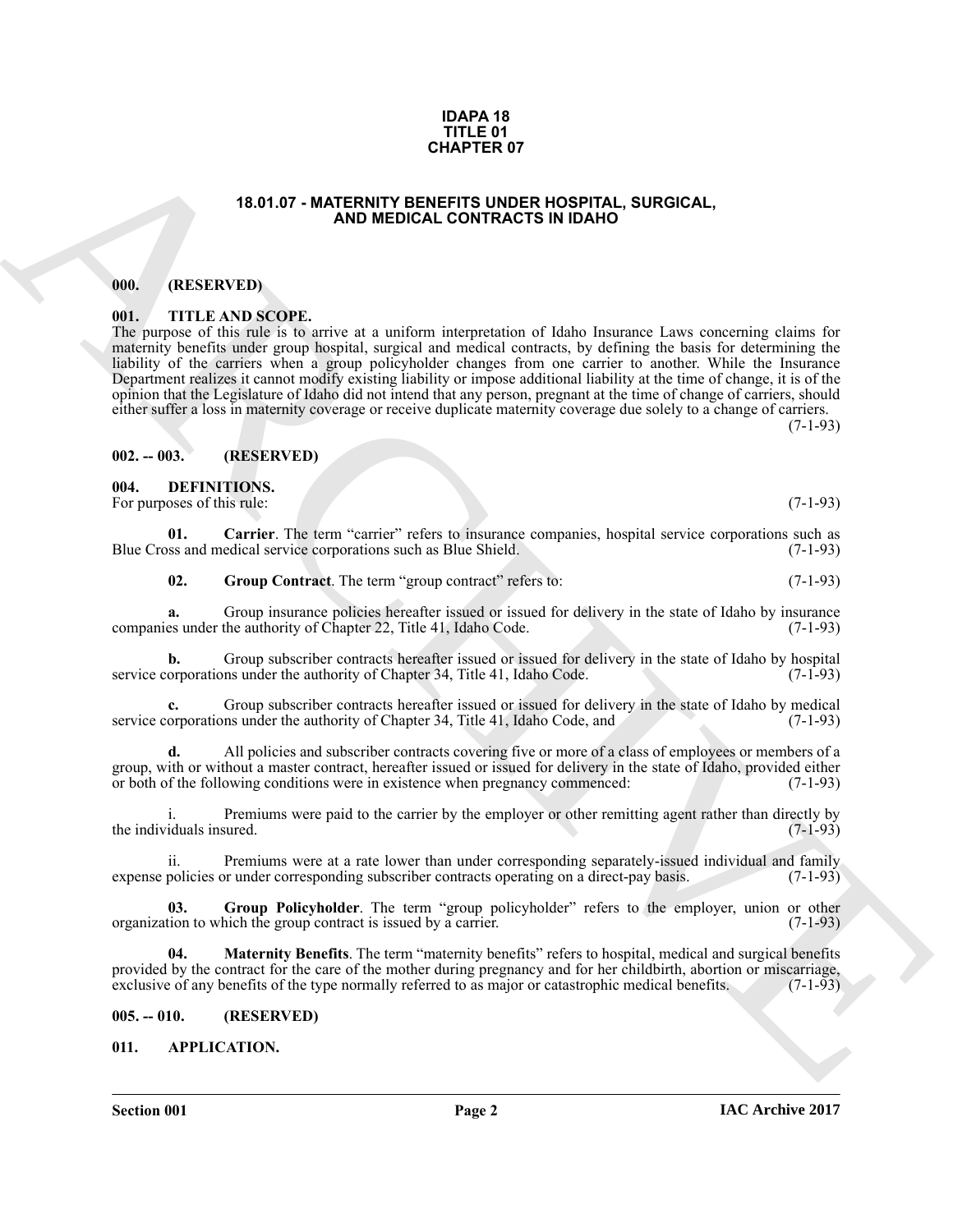### *IDAHO ADMINISTRATIVE CODE IDAPA 18.01.07 - Maternity Benefits Under Hospital, Department of Insurance Surgical, & Medical Contracts in Idaho*

<span id="page-2-2"></span><span id="page-2-1"></span>**01. Responsibility of Succeeding Carrier**. In all cases where a group changes from one carrier to another, it shall be the responsibility of the succeeding carrier to disclose to the policyholder how the change in carriers will affect continuity of maternity coverage and, in cases where maternity coverage is to be provided under the new plan, to recommend a plan which will protect persons, pregnant at the time of a change in carriers, against loss of maternity benefits to which they would be entitled except for the change. (7-1-93)

 $\overrightarrow{AB}$  and  $\overrightarrow{AB}$  are  $\overrightarrow{AB}$  and  $\overrightarrow{AB}$  and  $\overrightarrow{AB}$  are  $\overrightarrow{AB}$  and  $\overrightarrow{AB}$  are  $\overrightarrow{AB}$  and  $\overrightarrow{AB}$  are  $\overrightarrow{AB}$  and  $\overrightarrow{AB}$  are  $\overrightarrow{AB}$  and  $\overrightarrow{AB}$  are  $\overrightarrow{AB}$  and  $\overrightarrow{AB}$  are  $\overrightarrow{AB}$  and  $\overrightarrow{AB}$  are **02. Coverage Description of Policyholder**. It is a matter of importance to the Insurance Department, therefore, that where there is a change in carriers, the coverage offered be clearly described for the benefit of the policyholder so that full consideration can be given to the rights of the persons insured. All carriers are requested to cooperate in this respect and to inform their agents and brokers of the added responsibility they bear in presenting insurance programs or prepayment plans to policyholders who have an existing insurance program or prepayment plan with another carrier. (7-1-93) plan with another carrier.

<span id="page-2-0"></span>**012. -- 999. (RESERVED)**